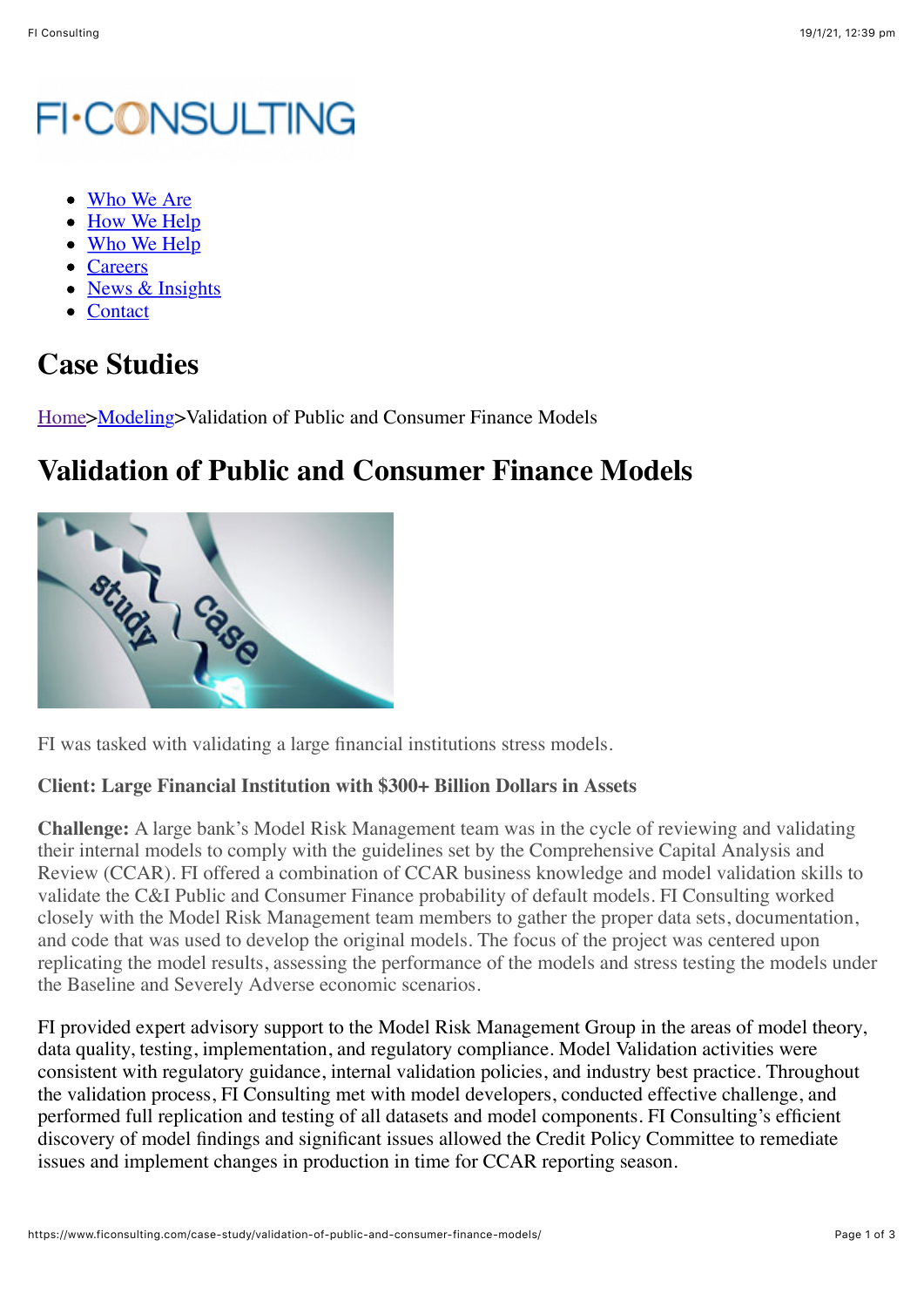**FI Solution:** FI conducted multiple statistical tests, in addition to assessing model assumptions and methodologies, replicating model results and data cleansing procedures, stress testing for Base and Severely Adverse economic scenarios, and assessing model performances. FI generated multiple visualizations to display the results of the analysis and tests conducted for each of the models.

**FI Impact:** FI found the models to be sound in methodologies and performance; however, there were suggestions that should be considered by the model developers and the Model Risk Management team. The suggestions were tested and indicated that they could positively affect the performance of the models, and improve the methodologies that were used to develop the original models. FI was able to identify several documentation gaps, observations, and alternate methodologies that would be more in line with industry best practices to assess variable selection, feature engineering, and model construction methods. The extensive and thorough tests conducted by FI provided the Model Risk Management team and the model developers several items to consider for improving the models.

Search

- [Youtube](https://www.youtube.com/channel/UCGSwJ_jwZ5UW_VkDNaMsV8w)
- **[Twitter](https://twitter.com/fi_consulting)**
- [LinkedIn](https://www.linkedin.com/company/fi-consulting?trk=company_logo)

FI Consulting Logo

- 1500 Wilson Boulevard
- 4th Floor
- Arlington, VA 22209
- Phone: 571.255.6900
- [Who We Are](https://www.ficonsulting.com/who-we-are/)
- [How We Help](https://www.ficonsulting.com/how-we-help/)
- [Who We Help](https://www.ficonsulting.com/who-we-help/)
- [Careers](https://www.ficonsulting.com/careers/)
- [News & Insights](https://www.ficonsulting.com/news-insights/)
- **[Contact](https://www.ficonsulting.com/contact/)**  $\bullet$

[Home](https://www.ficonsulting.com/)

[Terms of Use](https://www.ficonsulting.com/terms-of-use/)